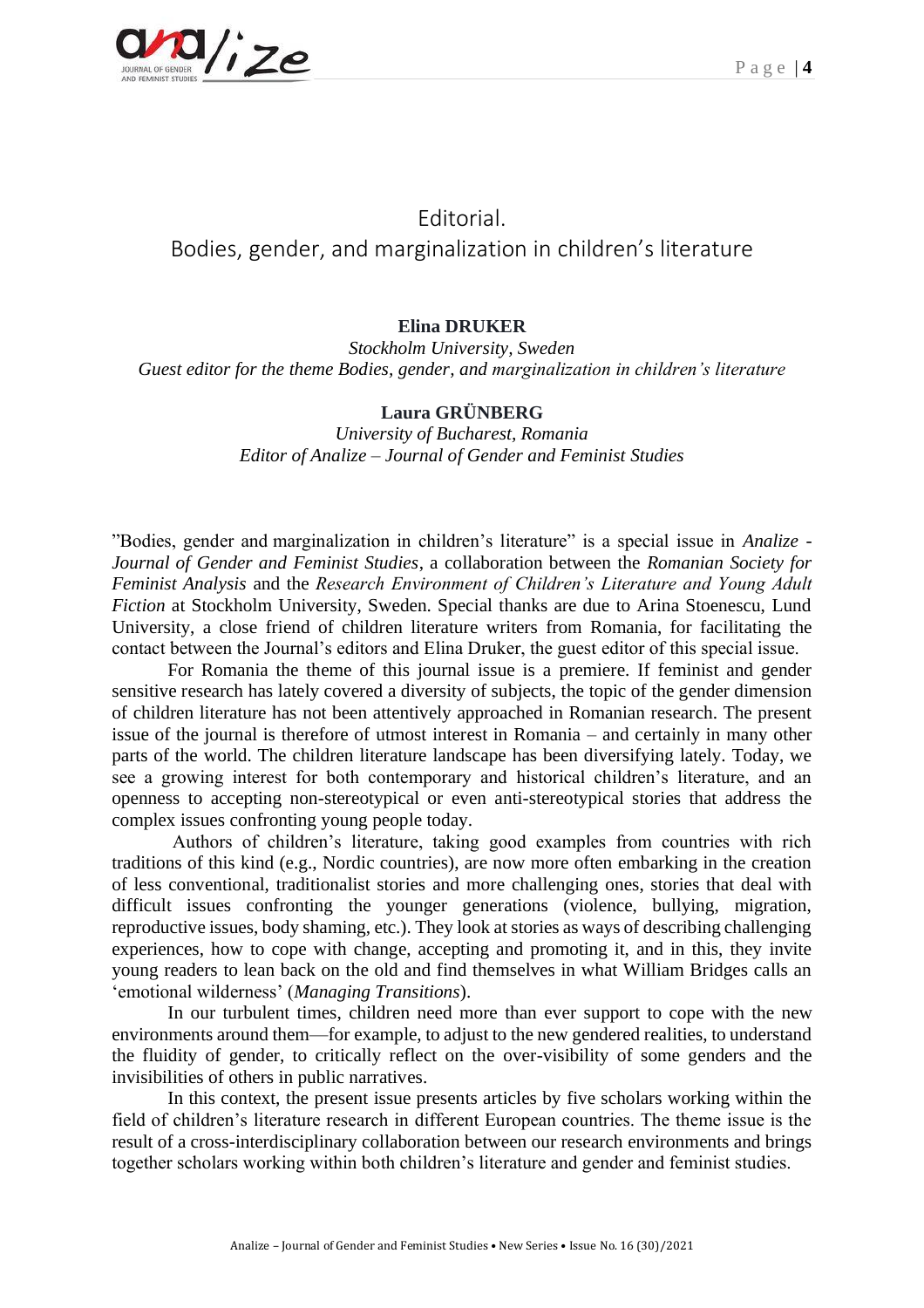Childhood and its representations in children's literature are here understood as complex and ambiguous. Despite different theoretical and methodological approaches applied by the authors, these articles express a shared scholarly interest in the physicality of children's bodies and their environment, but also how these bodies are used to question norms and expectations, both in children's fiction and in society at large. A common denominator for the articles is an interest in the materiality of the body, and how the physical body and its immaterial, fictional forms in literature for children and young adults can be understood and investigated. When turning our attention to children's bodies in literature for young audiences, structures like gender, race, sexual orientation and power hierarchies become crucial for our understanding of what is described and what kind of messages these depictions convey. The articles within this issue investigate a heterogeneous material that includes various investigations and portraits of children and their bodies within picturebooks, prose, and illustrated novels.

In their article "Depicting Fatness in Picturebooks. Fat Temporality in Malin Kivelä's and Linda Bondestam's *Den ofantliga Rosabel* and Anete Melece's *Kiosks*," Mia Österlund and Åsa Warnqvist suggest new ways of approaching bodies, and more specifically fat bodies, in children's picturebooks. Applying the queer-theoretical concept of '*fat temporality'*, the authors discuss how manifestations of fatness in picturebooks express temporality. They suggest that fat bodies – both human and anthropomorphic – can be used to question a normatively organized life span by, instead, applying the concept of queer temporality. The article shows that the studied contemporary picturebooks resist the predefined way of thinking about body norms, fat, and temporality.

As Österlund and Warnqvist demonstrate, the use of norm-breaking bodies is a complex issue, and is addressed in children's literature in various and sometimes contradicting ways. In Elina Druker's article "Vermin beings. Anthropomorphism and dehumanization in children's literature," blurred boundaries between human and animal are discussed, with a focus on animal and humanoid protagonists depicted as vermin. The use of vermin is often associated with dehumanizing imagery and rhetoric, and the metaphor has historically been used in different discriminatory contexts. The article investigates whether using small characters that can be seen as vermin in literature for children reflects or questions dehumanizing imagery. Furthermore, the characters both delineate and question the human body as opposed to the nonhuman body. Applying posthuman and critical animal theory, the article discusses how these miniscule bodies are used to express otherness, marginalization, and a lack of power, but, more importantly, how these characters draw attention to, and question, discriminative and dehumanizing images and rhetoric.

The concept of dehumanization is also central in Maria Andersson's article "The Making(s) of a Girl. Gender and Humanness in Frances Hardinge's *Cuckoo Song*," where the author discusses the changeling motif with a focus on gender and humanness in Frances Hardinge's contemporary young adult novel *Cuckoo Song*. The author shows that the motif where a human child has been substituted by another being, and where, consequently, the world is described from the monster's point of view, juxtaposes the non-human with humans that have been represented as the "other" in Western society—like women, children, and foreign people. The article discusses how the narrative thus sheds light on practices of othering and the gendered, racialized, and age-specific norms of human life. Andersson's analysis points at a tradition in children's and young adult literature where anthropomorphic toys and other fantastical creatures are employed in order to examine issues of subjectivity, gender, and humanity.

Realistic fiction, however, has its own ways of highlighting bodies. Societal views on sexuality and sexual pleasure in young adult fiction are discussed by B.J. Epstein in her article "The (Lack of) Pleasures of Girlhood: The Masturbating Queer Girl in Young Adult